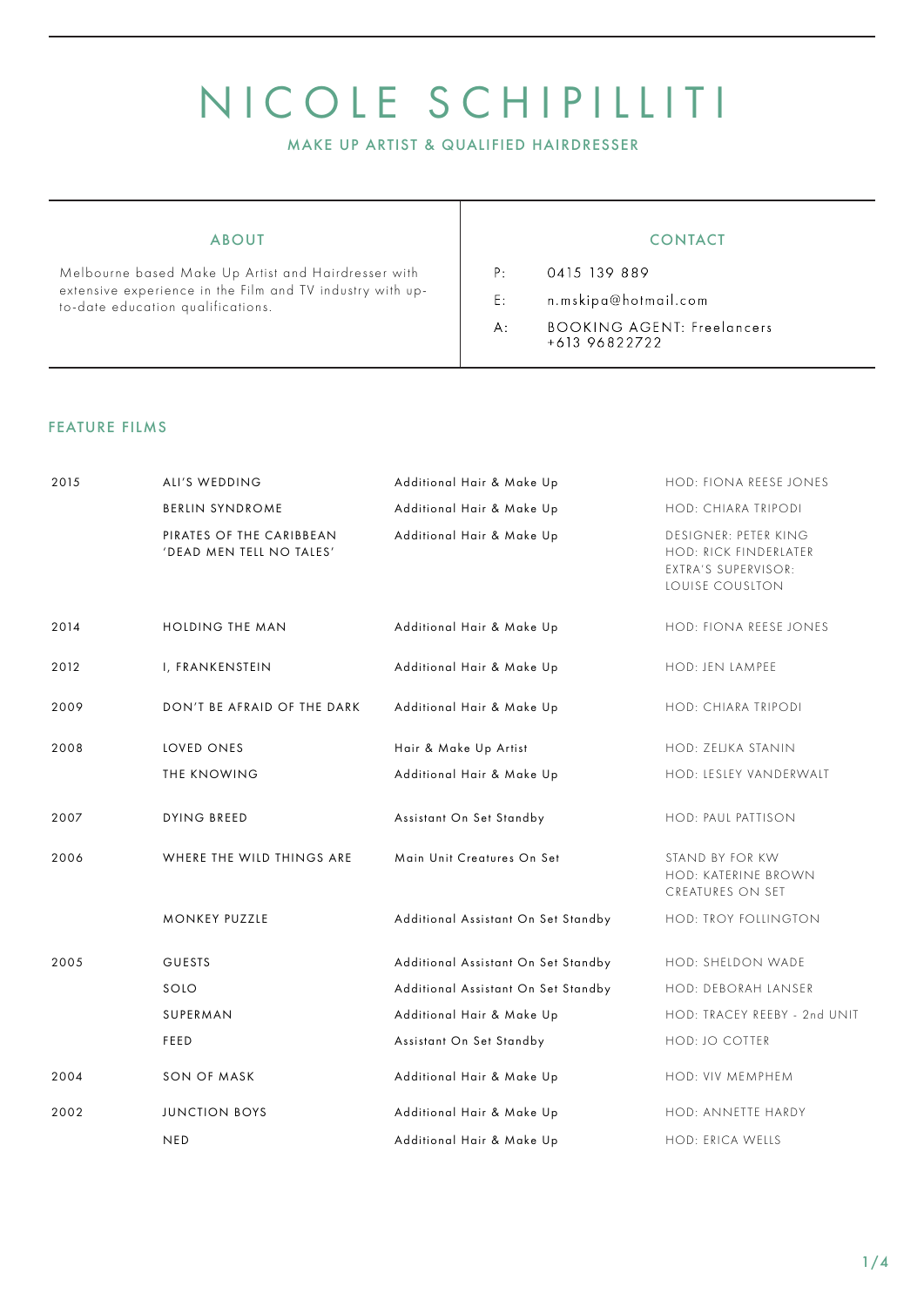# NICOLE SCHIPILLITI MAKE UP ARTIST & QUALIFIED HAIRDRESSER

# TELEVISION

| 2017 | WENTWORTH (SERIES 6)                  | Hair & Make Up Artist     | HOD: MEGAN TILTMAN                     |
|------|---------------------------------------|---------------------------|----------------------------------------|
|      | MUSTANGS FC                           | Hair & Make Up Artist     | HOD: LIZ HARPER                        |
| 2016 | WENTWORTH (SERIES 5)                  | Hair & Make Up Artist     | HOD: TESS NATOLI                       |
|      | THE LEFTOVERS                         | Additional Hair & Make Up | HOD: ANGELA CONTE                      |
|      | OFFSPRING (SERIES 6)                  | Additional Hair & Make Up | HOD: CHIARA TRIPODI                    |
|      | SEVEN TYPES OF AMBIGUITY              | Additional Hair & Make Up | HOD: FIONA REES JONES                  |
|      | THE WRONG GIRL                        | Additional Hair & Make Up | HOD: ANNA KARPINKSKI                   |
| 2015 | WENTWORTH (SERIES 4)                  | Additional Hair & Make Up | HOD: TESS NATOLI                       |
|      | <b>TOMORROW WHEN THE</b><br>WAR BEGAN | Additional Hair & Make Up | HOD: LIZ HARPER                        |
|      | <b>JACK IRISH</b>                     | Additional Hair & Make Up | HOD: ANNA KARPINKSKI                   |
|      | HUNTERS                               | Additional Hair & Make Up | HOD: KIRSTEN VEYSEY<br>& ZELJKA STANIN |
|      | THE DIVORCE                           | Additional Hair & Make Up | HOD: CHRISTEN MILLER                   |
|      | <b>INTOLERANT COOKS</b>               | Additional Hair & Make Up | HOD: NAT BURLEY                        |
|      | <b>BEAUTIFUL LIE</b>                  | Additional Hair & Make Up | HOD: CHIARA TRIPODI                    |
|      | <b>LOGIES</b>                         | Hair & Make Up            | HOD: NARELLE LLOYD                     |
|      | CHILDSHOOD END                        | Additional Hair & Make Up | HOD: SARAH RUBANO                      |
|      | <b>HOUSE HUSBANDS</b>                 | Additional Hair & Make Up | HOD: LYN WHEELER                       |
|      | WINNERS AND LOSERS                    | Additional Hair & Make Up | HOD: MARIE PRINCI                      |
|      | NEIGHBOURS                            | Additional Hair & Make Up | HOD: LAURA PUNTERI<br>& TRISH GLOVER   |
| 2014 | PARTY TRICKS                          | Additional Hair & Make Up | HOD: WIZZY MOLINEAUX                   |
|      | <b>LOGIES</b>                         | Hair & Make Up            | HOD: NARELLE LLOYD                     |
|      | WHO WANTS TO BE A<br>MILLIONAIRE      | Hair & Make Up            | HOD: NARELLE LLOYD                     |
|      | GALLIPOLI                             | Additional Hair & Make Up | HOD: CHIARA TRIPODI                    |
|      | NEIGHBOURS                            | Additional Hair & Make Up | HOD: LAURA PUNTERI<br>& TRISH GLOVER   |
|      | WINNERS AND LOSERS                    | Additional Hair & Make Up | HOD: LIZ HARPER                        |
|      | OFFSPRING (SERIES 5)                  | Additional Hair & Make Up | HOD: CHIARA TRIPODI                    |
| 2013 | OFFSPRING (SERIES 5)                  | Additional Hair & Make Up | HOD: CHIARA TRIPODI                    |
|      | FOOTY SHOW, CHANNEL 9                 | Additional Hair & Make Up | HOD: NARELLE LLYOD                     |
|      | NEIGHBOURS                            | Additional Hair & Make Up | HOD: LAURA PUNTERI<br>& TRISH GLOVER   |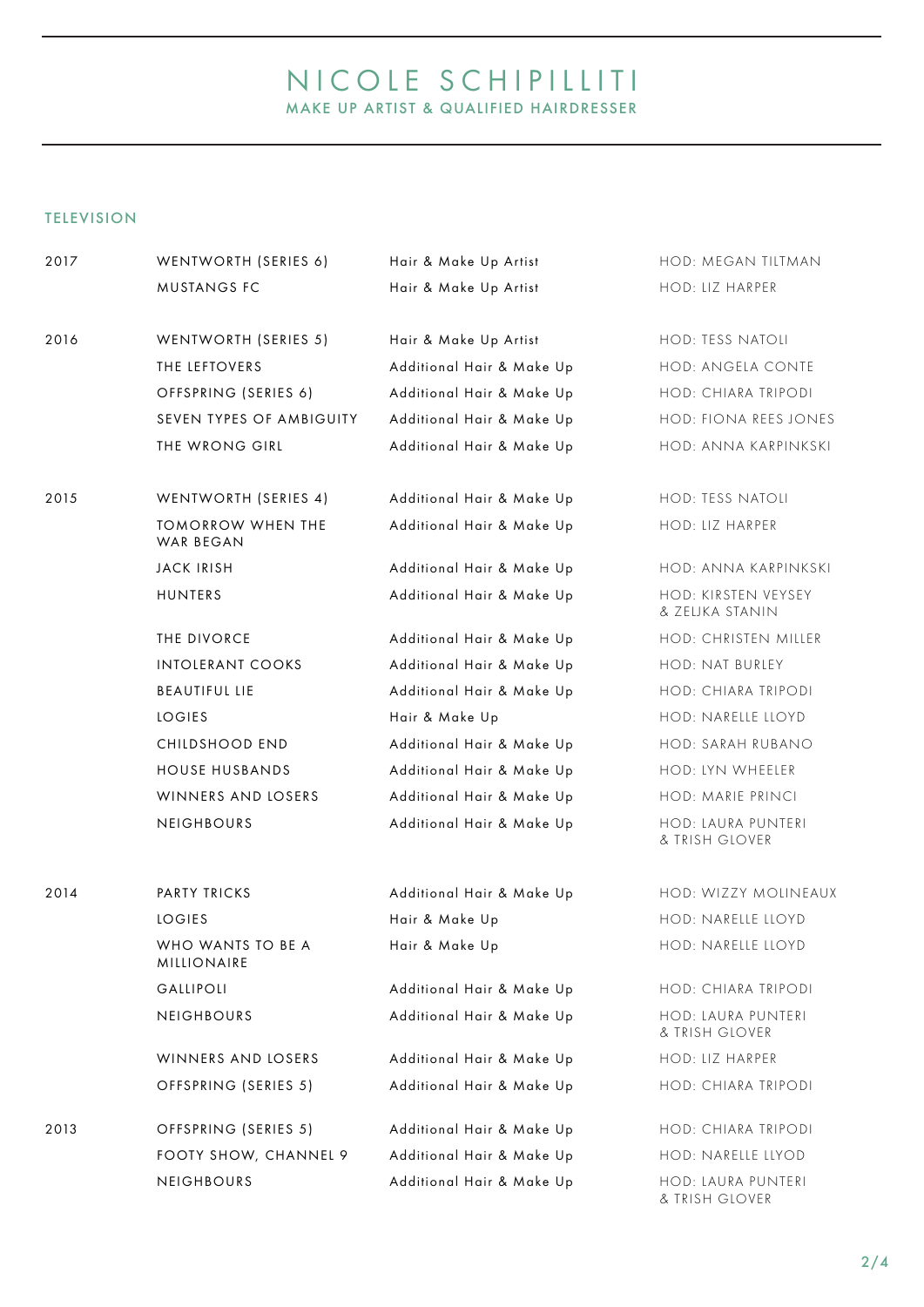# NICOLE SCHIPILLITI MAKE UP ARTIST & QUALIFIED HAIRDRESSER

# TELEVISION (CONTINUED)

| OFFSPRING (SERIES 4)<br>Hair & Make Up Assistant<br>2012<br>OFFSPRING (SERIES 4)<br>Hair & Make Up Assistant<br>PAPER GIANTS 2 -<br>Hair & Make Up Assistant<br>MAGAZINE WARS<br>2012<br>HOWZAT-KERRY PACKER WARS<br>Hair & Make Up Assistant<br>Additional Hair & Make Up<br>CHANNEL 9 - LOGIE, FOOTY<br>SHOW, WHO WANTS TO BE<br>A MILLIONAIRE<br>OFFSPRING (SERIES 3)<br>Hair & Make Up Assistant<br>2011<br>DRIPPING IN CHOCOLATE<br>Assistant On Set Standby<br>TANGLE 3<br>Hair & Make Up Assistant<br>WILD BOYS BLK 1<br>Hair & Make Up Assistant<br>WOODLEY<br>Additional Hair & Make Up | HOD: CHIARA TRIPODI<br>HOD: CHIARA TRIPODI               |
|--------------------------------------------------------------------------------------------------------------------------------------------------------------------------------------------------------------------------------------------------------------------------------------------------------------------------------------------------------------------------------------------------------------------------------------------------------------------------------------------------------------------------------------------------------------------------------------------------|----------------------------------------------------------|
|                                                                                                                                                                                                                                                                                                                                                                                                                                                                                                                                                                                                  |                                                          |
|                                                                                                                                                                                                                                                                                                                                                                                                                                                                                                                                                                                                  |                                                          |
|                                                                                                                                                                                                                                                                                                                                                                                                                                                                                                                                                                                                  | HOD: ZELJKA STANIN                                       |
|                                                                                                                                                                                                                                                                                                                                                                                                                                                                                                                                                                                                  | HOD: ANNA KARPINSKI                                      |
|                                                                                                                                                                                                                                                                                                                                                                                                                                                                                                                                                                                                  | HOD: NARELLE LLYOD                                       |
|                                                                                                                                                                                                                                                                                                                                                                                                                                                                                                                                                                                                  | HOD: CHIARA TRIPODI                                      |
|                                                                                                                                                                                                                                                                                                                                                                                                                                                                                                                                                                                                  | HOD: SHELDON WADE                                        |
|                                                                                                                                                                                                                                                                                                                                                                                                                                                                                                                                                                                                  | HOD: CHIARA TRIPODI                                      |
|                                                                                                                                                                                                                                                                                                                                                                                                                                                                                                                                                                                                  | HOD: SHELDON WADE                                        |
|                                                                                                                                                                                                                                                                                                                                                                                                                                                                                                                                                                                                  | HOD: ANNA KARPINKSI                                      |
| CHANNEL 9<br>Hair & Make Up                                                                                                                                                                                                                                                                                                                                                                                                                                                                                                                                                                      | HOD: LAUREN MCNICHOL                                     |
| <b>LOGIES</b><br>Hair & Make Up                                                                                                                                                                                                                                                                                                                                                                                                                                                                                                                                                                  | HOD: LAUREN MCNICHOL                                     |
| 2010<br>CITY HOMICIDE (SERIES 4)<br>Hair & Make Up Assistant                                                                                                                                                                                                                                                                                                                                                                                                                                                                                                                                     | HOD: PAM MURPHY,<br>AMANDA ROWBOTTOM<br>& ANNA KARPINSKI |
| CITY HOMICIDE (SERIES 3)<br>Hair & Make Up Assistant<br>2009                                                                                                                                                                                                                                                                                                                                                                                                                                                                                                                                     | HOD: PAM MURPHY,<br>AMANDA ROWBOTTOM                     |
| THE PACIFIC<br>2008<br>Hair & Make Up Assistant                                                                                                                                                                                                                                                                                                                                                                                                                                                                                                                                                  | HOD: CHIARA TRIPODI                                      |
| 2007<br>LOVE MY WAY (SERIES 3)<br>Assistant On Set Standby                                                                                                                                                                                                                                                                                                                                                                                                                                                                                                                                       | HOD: CHIARA TRIPODI                                      |
| ALL SAINTS<br>Additional Hair & Make Up<br>2006                                                                                                                                                                                                                                                                                                                                                                                                                                                                                                                                                  | HOD: TRISH GLOVER                                        |
| 2005<br>HEADLAND<br>Hair & Make Up Assistant                                                                                                                                                                                                                                                                                                                                                                                                                                                                                                                                                     | HOD: BETH PORTER                                         |
| SUPERNOVA<br>Hair & Make Up Assistant                                                                                                                                                                                                                                                                                                                                                                                                                                                                                                                                                            | HOD: DEBORAH LANSER                                      |
| Additional Hair & Make Up<br>2003<br>ALL SAINTS                                                                                                                                                                                                                                                                                                                                                                                                                                                                                                                                                  |                                                          |